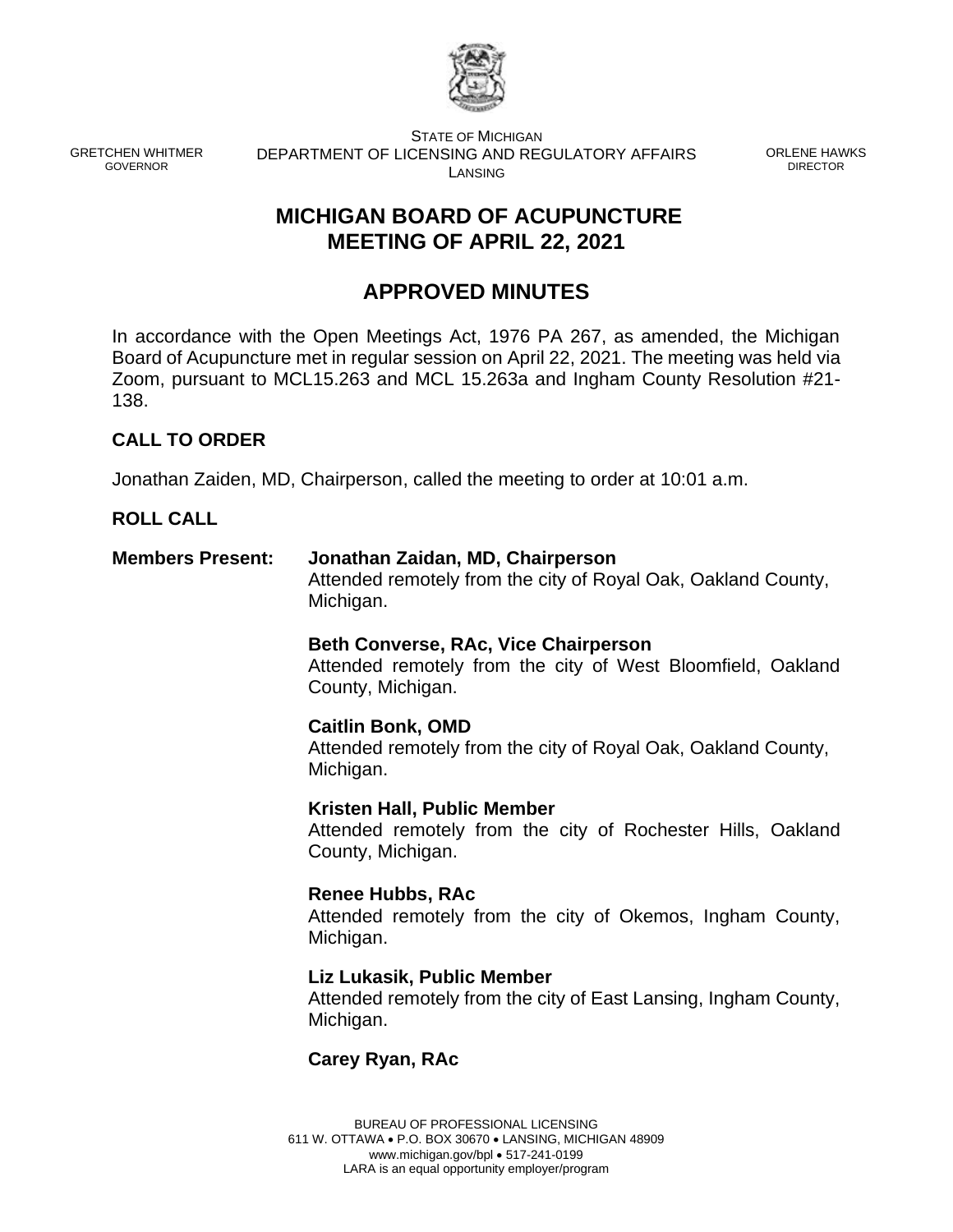Attended remotely from the city of Ann Arbor, Washtenaw County, Michigan.

# **John Sealey, DO, FACOS**

Attended remotely from the city of Torch Lake, Antrim County, Michigan.

#### **Julie Silver, MSW, RAc**

Attended remotely from the city of West Bloomfield, Oakland County, Michigan.

**Elizabeth Stewart, RAc** Attended remotely from the city of Manitou Beach, Lenawee County, Michigan.

**Zhiling Trowbridge, MD** Attended remotely from the city of Grand Rapids, Kent County, Michigan.

- **Members Absent:** Jeffrey Rogers, OMD Jonell Underwood, Public Member
- **Staff Present:** Dena Marks, Senior Policy Analyst, Board and Committees Section Kimmy Catlin, Board Support, Board and Committees Section Kerry Przybylo, Manager, Boards and Committees Section

# **APPROVAL OF AGENDA**

MOTION by Silver, seconded by Bonk, to approve the agenda as presented.

A roll call vote was held: Yeas – Bonk, Hall, Hubbs, Lukasik, Ryan, Sealey, Silver, Stewart, Trowbridge, Converse, Zaidan Nays – None

MOTION PREVAILED

## **APPROVAL OF MINUTES**

MOTION by Stewart, seconded Bonk, to approve the minutes of the January 14, 2021 meeting minutes as presented.

| Yeas – Bonk, Hall, Hubbs, Lukasik, Ryan, Sealey, Silver, |
|----------------------------------------------------------|
| Stewart, Trowbridge, Converse, Zaidan                    |
| Nays – None                                              |
|                                                          |

MOTION PREVAILED

# **REGULATORY CONSIDERATIONS**

None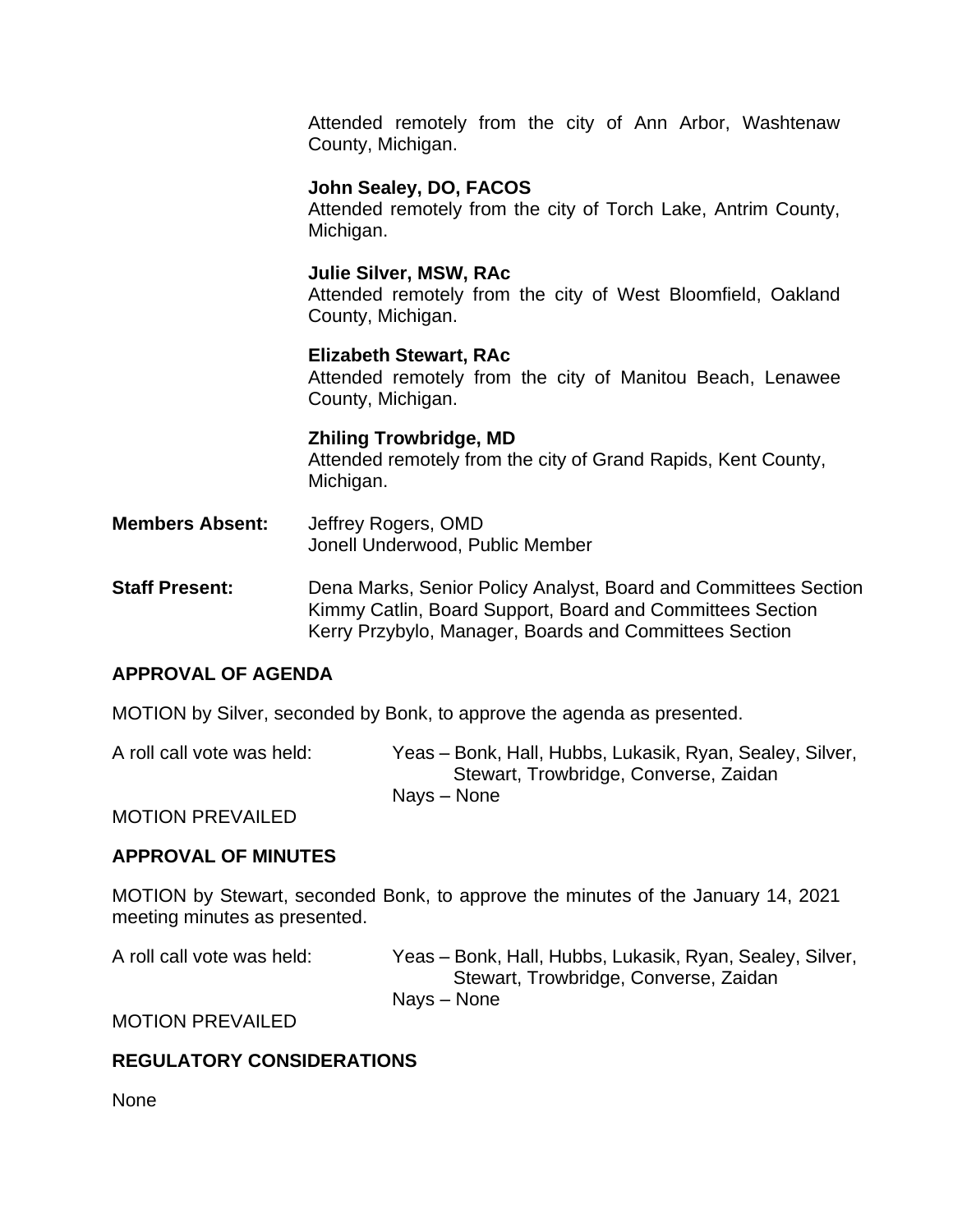# **OLD BUSINESS**

None

#### **NEW BUSINESS**

#### **Rules Discussion**

Marks advised that a statutory change impacts the reciprocity portion of the rules.

MOTION by Converse, seconded by Hall, to open the rules.

Discussion was held.

A roll call vote was held: Yeas – Bonk, Hall, Hubbs, Lukasik, Ryan, Sealey, Silver, Stewart, Trowbridge, Converse, Zaidan Nays – None

## MOTION PREVAILED

#### **Chair Report**

None

#### **Reappointment Reminder**

Catlin reminded board members who were eligible to apply for reappointment to ensure that their application is submitted promptly.

## **Department Update**

Marks stated that the Bureau will hold the next Board Member Training on July 13, 2021. All Board members are welcome to attend.

#### **PUBLIC COMMENT**

Henry Buchtel thanked the Board and Department for a smooth licensure process.

Buchtel provided information regarding the different routes to licensure.

#### **ANNOUNCEMENTS**

The next regularly scheduled meeting will be held July 22, 2021 at 10:00 a.m. at the Ottawa Building, 611 West Ottawa Street, Upper-Level Conference Room 4, Lansing, Michigan.

## **ADJOURNMENT**